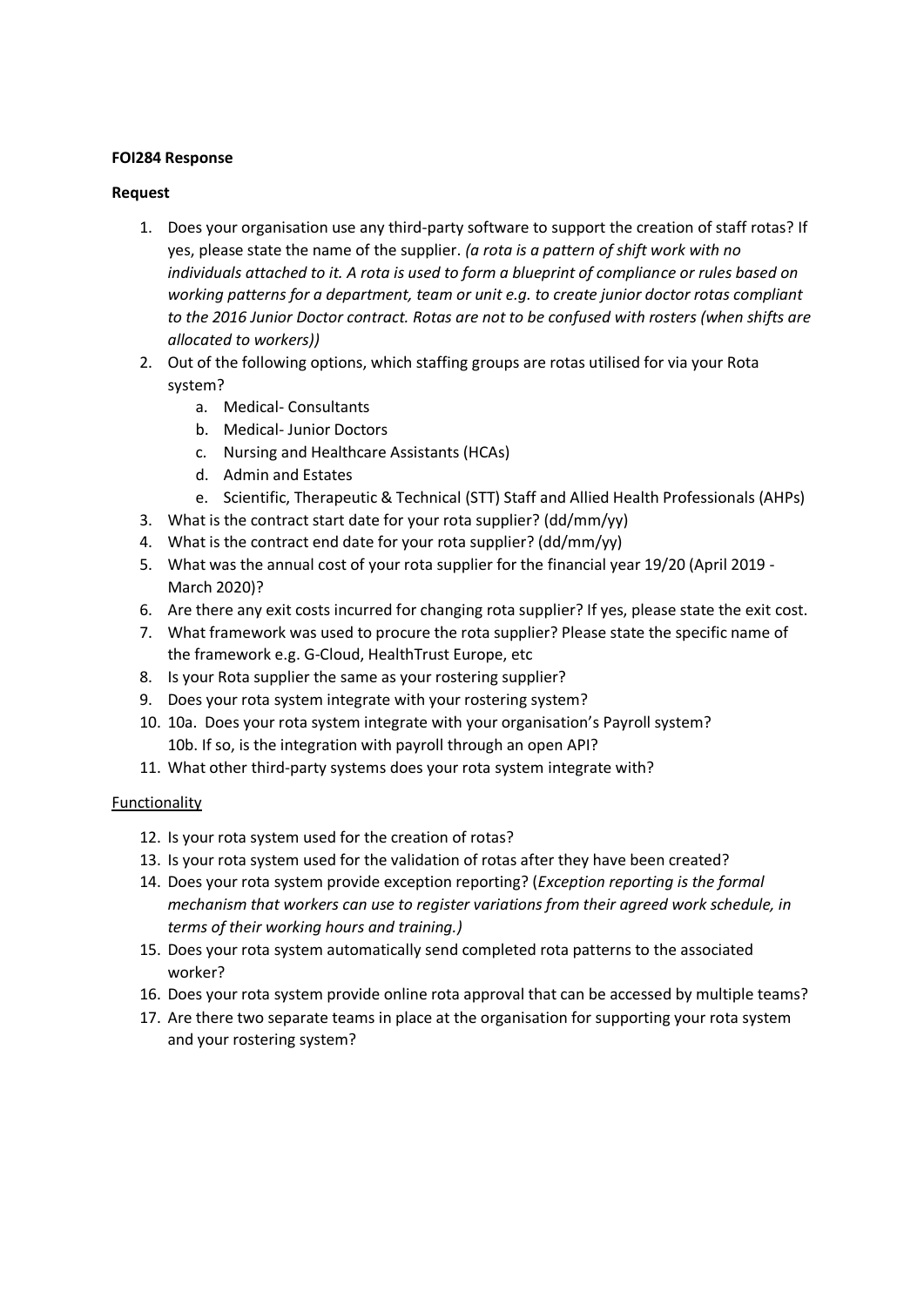### **Response**

#### **Rota Supplier Information**

1. **Does your organisation use any third-party software to support the creation of staff rotas? If yes, please state the name of the supplier.** *(a rota is a pattern of shift work with no individuals attached to it. A rota is used to form a blueprint of compliance or rules based on working patterns for a department, team or unit e.g. to create junior doctor rotas compliant to the 2016 Junior Doctor contract. Rotas are not to be confused with rosters (when shifts are allocated to workers)*

Yes, the Trust uses rostering system provided by Allocate to support the creation of staff rotas.

- 2. **Out of the following options, which staffing groups are rotas utilised for via your Rota system?** 
	- a. Medical- Consultants
	- **b. Medical- Junior Doctors** ✓
	- c. Nursing and Healthcare Assistants (HCAs)
	- d. Admin and Estates
	- e. Scientific, Therapeutic & Technical (STT) Staff and Allied Health Professionals (AHPs)
- 3. **What is the contract start date for your rota supplier?**

## 24/12/18

4. **What is the contract end date for your rota supplier?**

## 23/12/21

5. **What was the annual cost of your rota supplier for the financial year 19/20 (April 2019 - March 2020)?**

The annual cost is £11,503.

6. **Are there any exit costs incurred for changing rota supplier? If yes, please state the exit cost.**

The exit cost will vary as it is dependent on when the contract is terminated within its life cycle.

7. **What framework was used to procure the rota supplier? Please state the specific name of the framework e.g. G-Cloud, HealthTrust Europe, etc** 

Health Trust Europe

8. **Is your Rota supplier the same as your rostering supplier?**

Yes